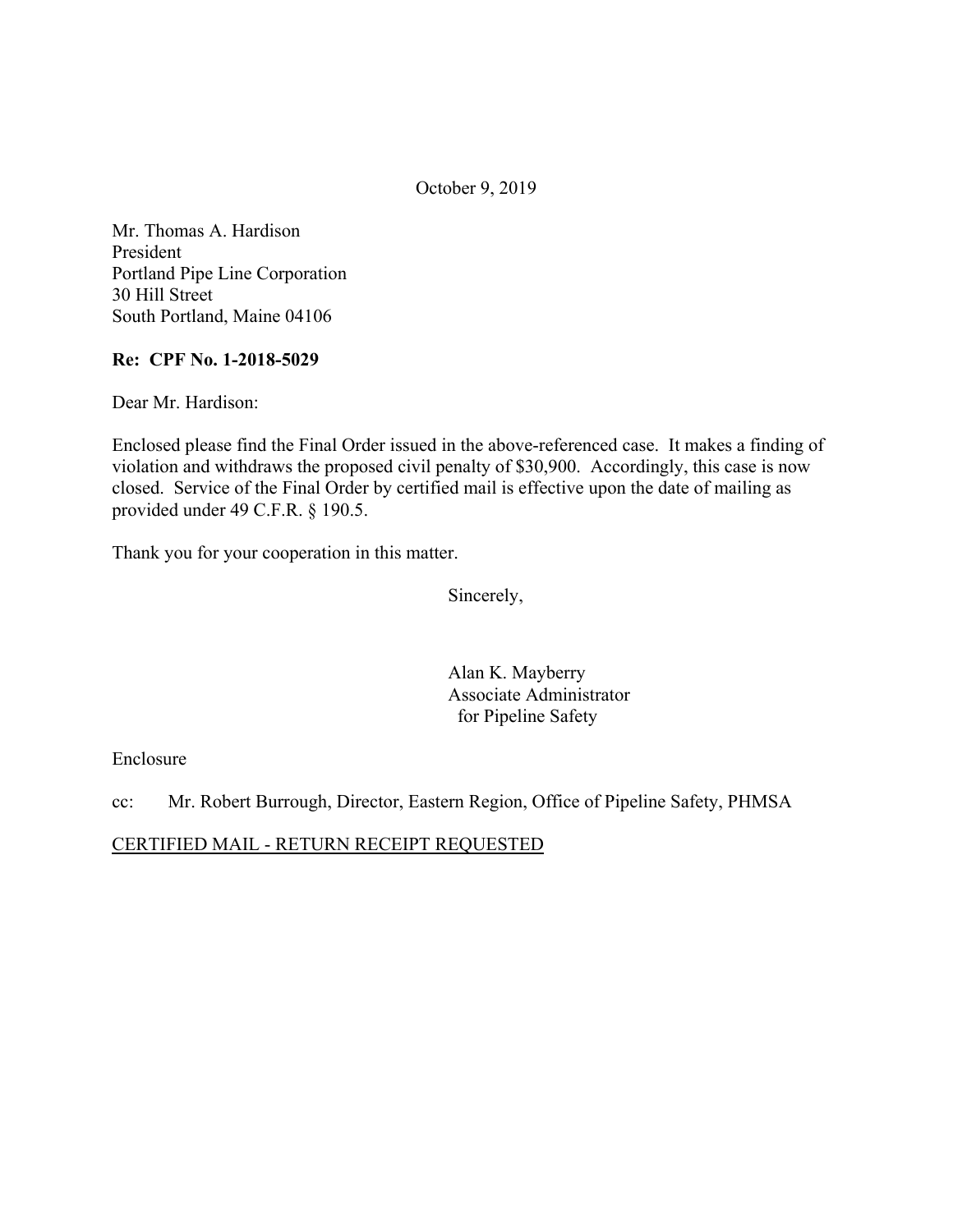### **U.S. DEPARTMENT OF TRANSPORTATION PIPELINE AND HAZARDOUS MATERIALS SAFETY ADMINISTRATION OFFICE OF PIPELINE SAFETY WASHINGTON, D.C. 20590**

**)** 

**)** 

**In the Matter of )** 

Portland Pipe Line Corporation,  $\qquad \qquad$  (PF No. 1-2018-5029)

**\_\_\_\_\_\_\_\_\_\_\_\_\_\_\_\_\_\_\_\_\_\_\_\_\_\_\_\_\_\_\_\_\_\_\_\_** 

 **)** 

 $\overline{\phantom{a}}$ 

**Respondent. )** 

<u>.</u>

## **FINAL ORDER**

From August 6 through 10, 2018, pursuant to 49 U.S.C. § 60117, a representative of the Pipeline and Hazardous Materials Safety Administration (PHMSA), Office of Pipeline Safety (OPS), conducted an on-site pipeline safety inspection of the facilities and records of Portland Pipe Line Corporation<sup>1</sup> (PPLC or Respondent), in South Portland, Maine. PPLC owns and operates a tanker unloading facility, two tank farms (South Portland, Maine and Montreal, Quebec), and a system of pump stations and crude oil pipelines that traverse 236 miles along a common right-ofway from the state of Maine to Quebec. The pipelines deliver crude oil to customers in Montreal, Quebec. The tank farm in South Portland consists of 23 tanks with approximately 3.5 million barrels of storage capacity. Two pipelines (18-inch and 24-inch) and eight pump stations are operated out of the South Portland, Maine operations center, which moves the crude from the South Portland tank farm to Montreal.2

As a result of the inspection, the Director, Eastern Region, OPS (Director), issued to Respondent, by letter dated October 5, 2018, a Notice of Probable Violation and Proposed Civil Penalty (Notice). In accordance with 49 C.F.R. § 190.207, the Notice proposed finding that PPLC had violated 49 C.F.R. § 195.402(a) and proposed assessing a civil penalty of \$30,900 for the alleged violation.

PPLC responded to the Notice by letter dated November 2, 2018 (Response). The company contested the allegation and requested that it be eliminated or reduced to a Notice of Amendment (NOA) or a Warning Item, offered additional information in response to the Notice, and requested that the proposed civil penalty be reduced or eliminated. Respondent did not request a hearing and therefore has waived its right to one.

## **FINDING OF VIOLATION**

<sup>&</sup>lt;sup>1</sup> Portland Pipe Line Corporation is the United States based wholly owned subsidiary of Montreal Pipe Line, a privately held corporation that is incorporated in Canada. <http://www.pmpl.com/about-us>/ (last accessed September 20, 2019).

 $2 \frac{\text{http://www.pmpl.com/about-us/}}{\text{http://www.pmpl.com/about-us/}}$  $2 \frac{\text{http://www.pmpl.com/about-us/}}{\text{http://www.pmpl.com/about-us/}}$  $2 \frac{\text{http://www.pmpl.com/about-us/}}{\text{http://www.pmpl.com/about-us/}}$  (last accessed September 20, 2019).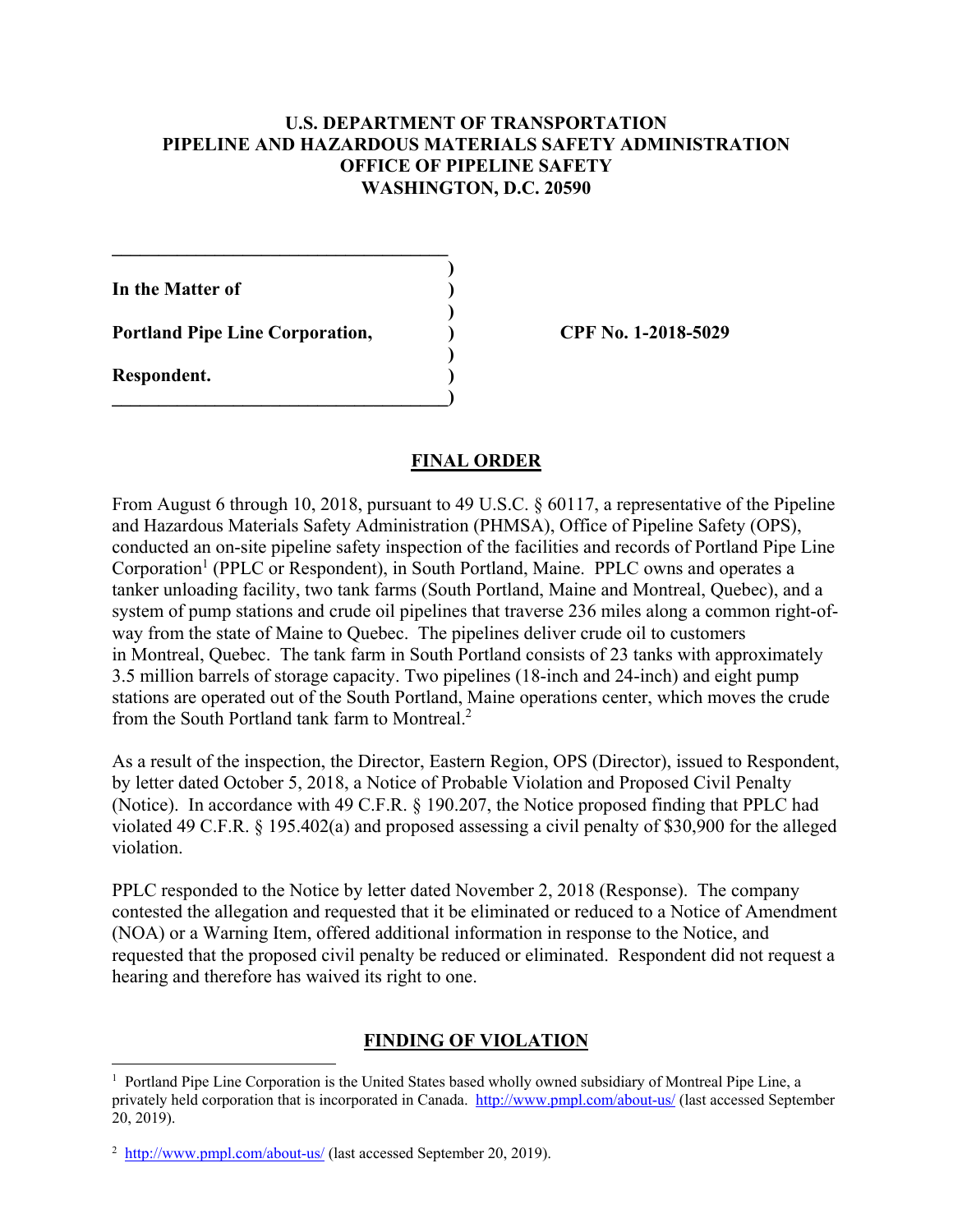The Notice alleged that Respondent violated 49 C.F.R. Part 195, as follows:

**Item 1:** The Notice alleged that Respondent violated 49 C.F.R. § 195.402(a), which states:

# **§ 195.402 Procedural manual for operations, maintenance, and emergencies**

(a) *General*. Each operator shall prepare and follow for each pipeline system a manual of written procedures for conducting normal operations and maintenance activities and handling abnormal operations and emergencies. This manual shall be reviewed at intervals not exceeding 15 months, but at least once each calendar year, and appropriate changes made as necessary to insure that the manual is effective. This manual shall be prepared before initial operations of a pipeline system commence, and appropriate parts shall be kept at locations where operations and maintenance activities are conducted.

The Notice alleged that Respondent violated 49 C.F.R. § 195.402(a) by failing to follow for each pipeline system a manual of written procedures for conducting normal operations and maintenance activities and handling abnormal operations and emergencies. Specifically, the Notice alleged that PPLC failed to follow its written procedures for performing and documenting its pressure limiting and relief device inspections conducted per  $\S$  195.428(a).<sup>3</sup> In support of the allegation of violation, the Notice identified a total of 59 instances between 2016 and 2017 in which PPLC failed to document the "as-found" and "as-left" condition of relief valves on the 24 inch Main Line Pumping Station before and after testing.

The Notice alleged that PPLC's own procedures required it to document these conditions. PPLC procedure titled *Portland-Montreal Pipe Line System Operations & Maintenance Procedures, Section 6.7 – Critical Systems and Equipment*, dated 11/10/16 (Procedure), provides in relevant part, as follows:

To ensure that relief valves will relieve at the specified set pressure when needed, information must be documented regarding the condition of the relief valve before and after the testing, that is, the "as-found" and "as-left" conditions. Testing documentation is recorded on the Protective Device Testing records and must include the specified set pressure, the as-found set pressure, and the as-left set pressure, along with the identity of the test technician and the date of the test. The acceptable as-found and as-left set pressures have been defined by engineering to ensure continued reliable safe operations, and are defined in this section, CMMS, or on the test record documentation forms. The acceptable as-left set pressures are defined within narrow tolerances to ensure acceptable protection to the MOP. The acceptable as-found set pressures are defined to ensure that relief valves continue to provide reliable, repeatable performance between testing intervals.4

According to the Notice, PPLC personnel, upon questioning by the PHMSA inspector, stated that

 $\overline{a}$ <sup>3</sup> Section 195.428 requires an operator to inspect and test each pressure limiting device, relief valve, pressure regulator, or other item of pressure control equipment at regular intervals.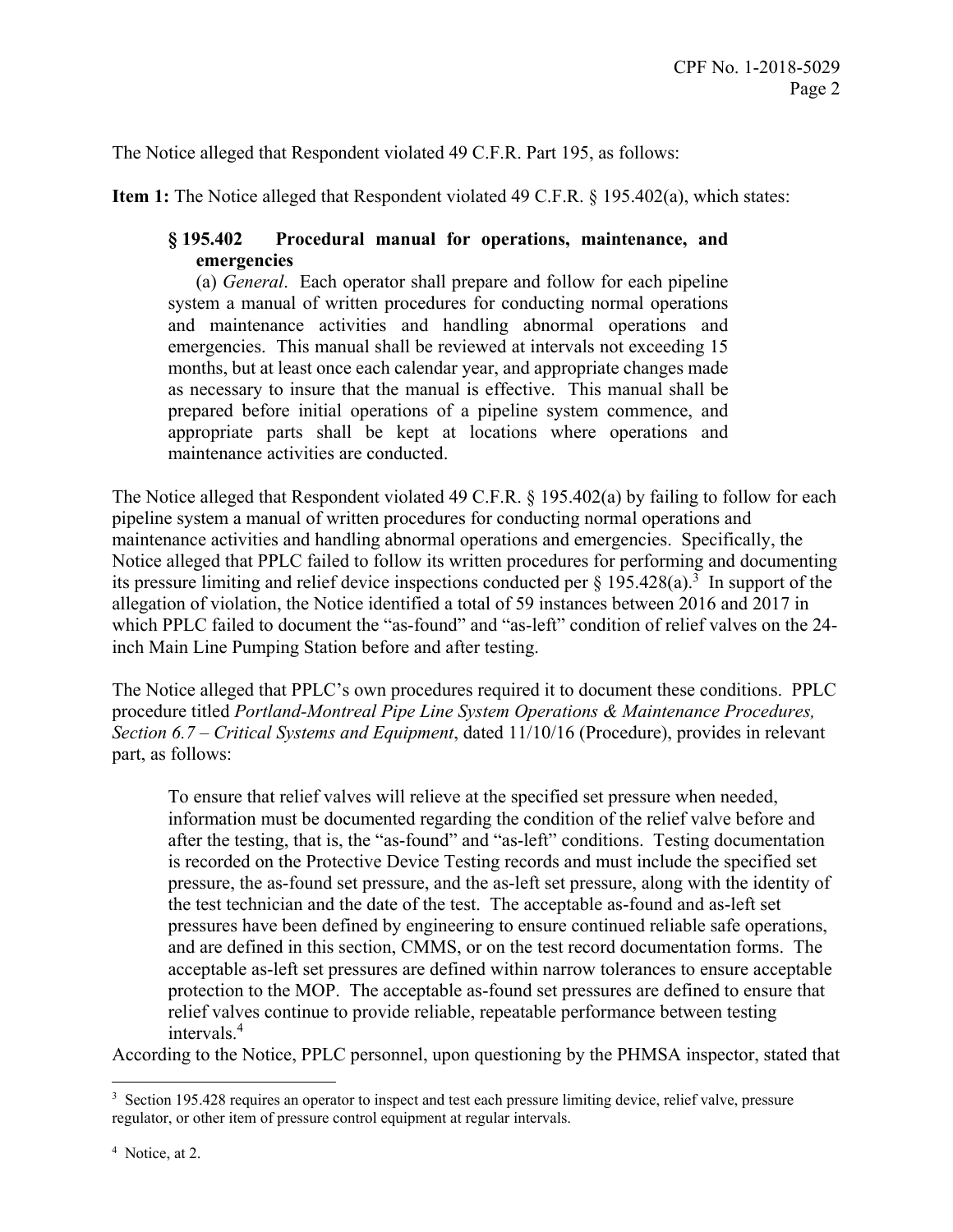information about the "as-found" and "as-left" set pressures "would be documented in the remarks section of the record form." Review of the records provided by PPLC show that this information was missing from 17 inspections in 2016 and 42 inspections in 2017.

In its Response, PPLC contested the allegation of violation, requested that the alleged violation be withdrawn or reduced to a warning item or an NOA, and requested that the proposed civil penalty be eliminated or reduced. PPLC asserts that the 24-inch Main Line Pumping Station Protective Device Testing Records from 2016 and 2017 contained the "required engineering specified set pressure for the device noted in the inspection forms to guide the technicians and it is clear from the documentation that the devices were tested annually against the appropriate safety standard."<sup>5</sup> In addition, PPLC argues that the 59 instances where information about the "as-found" and "as-left" set pressure was missing are irrelevant because that information is only documented if the "as-found" or "as-left" set pressures differ from the required set pressure for the device. If the "as-found" and "as-left" set pressure aligns with the required set pressure noted on the form, the "as-found" and "as-left" set pressure would not be documented. According to PPLC, "the absence of an entry in the remarks section indicates the 'as-found' and 'as left' set pressure aligns with the required set pressure indicated on the form."6 PPLC does not dispute that the records at issue failed to include the "as-found" and "as-left" set pressures as identified in the Notice, but rather, argued that the omission was due to PPLC personnel's interpretation of what information was required to be documented on the forms. PPLC also notes that there is no allegation that it failed to test devices and verify them against the established set pressure for each device. Based on this, PPLC believes that the appropriate action is to withdraw the allegation of violation and convert this case to a Warning Letter or a Notice of Amendment (NOA).

Having reviewed the record and considered Respondent's arguments, I find that PPLC failed to follow its Procedure 17 times in 2016 and 42 times in 2017 when it did not record the "as-found" and "as-left" set pressures. Respondent's procedures required that it record testing documentation on the Protective Device Testing records and that information "must include" the "as-found" and "as-left" set pressures. Respondent failed to follow this procedure when it did not include this information on its inspection forms.

PPLC's explanation of how its personnel interpreted what was required to be documented on the forms is unpersuasive because it is directly contradicted by the plain language of its own Procedure, which states, in relevant part, that "information must be documented regarding the condition of the relief valve before and after the testing, that is, the 'as-found' and 'as-left' conditions."

Finally, I find that the Director was justified in issuing the Notice based on the facts that demonstrate Respondent violated  $\S$  195.402(a). There is no basis in this case, legally or factually, to override the Director's exercise of discretion in bringing this matter as a notice of probable violation and not as an NOA or warning. As set forth in 49 C.F.R. Part 190, an NOA or warning is not the proper enforcement tool for alleging a violation and proposing a civil penalty.

 $\overline{a}$ 

<sup>5</sup> Response, at 1.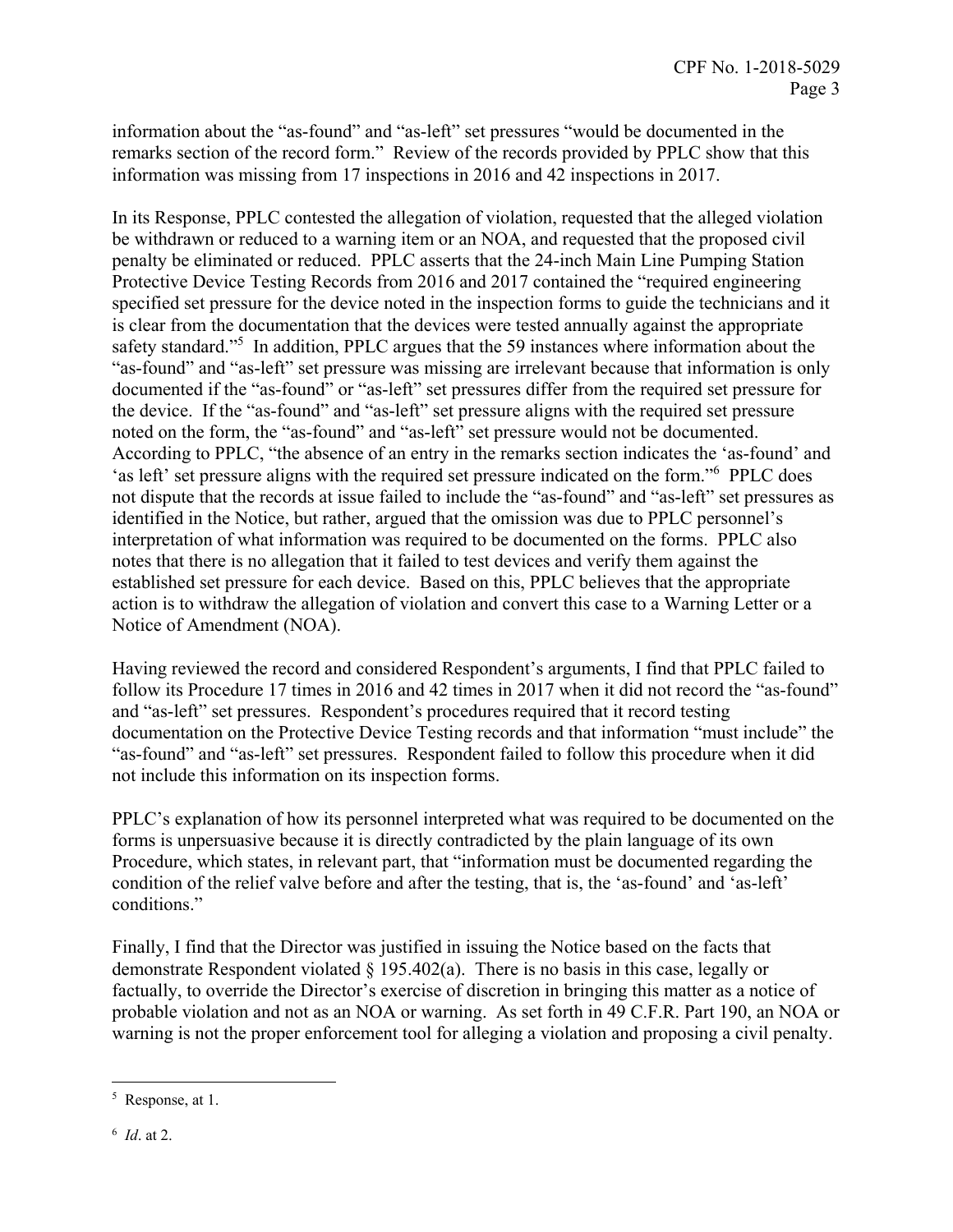Accordingly, after considering all of the evidence and the legal issues presented, I find that Respondent violated 49 C.F.R. § 195.402(a) by failing to follow its written procedures for performing and documenting its pressure limiting and relief device inspections.

This finding of violation will be considered a prior offense in any subsequent enforcement action taken against Respondent.

## **ASSESSMENT OF PENALTY**

Under 49 U.S.C. § 60122, Respondent is subject to an administrative civil penalty not to exceed \$200,000 per violation for each day of the violation, up to a maximum of \$2,000,000 for any related series of violations.<sup>7</sup> In determining the amount of a civil penalty under 49 U.S.C. § 60122 and 49 C.F.R. § 190.225, I must consider the following criteria: the nature, circumstances, and gravity of the violation, including adverse impact on the environment; the degree of Respondent's culpability; the history of Respondent's prior offenses; any effect that the penalty may have on its ability to continue doing business; and the good faith of Respondent in attempting to comply with the pipeline safety regulations. In addition, I may consider the economic benefit gained from the violation without any reduction because of subsequent damages, and such other matters as justice may require. The Notice proposed a total civil penalty of \$30,900 for the violation cited above.

**Item 1:** The Notice proposed a civil penalty of \$30,900 for Respondent's violation of 49 C.F.R. § 195.402(a), for failing to follow its written procedures for performing and documenting its pressure limiting and relief device inspections.

In its Response, PLLC requested that the proposed civil penalty be reduced or withdrawn. PLLC argued that there is no allegation that it failed to inspect the relief valve devices, but rather the allegation is that it simply failed to properly document the inspections performed. PLLC is correct in this regard. The Notice does not allege a failure to perform the inspections, which are necessary to ensure pipeline safety. Rather, as I found above, PLLC violated § 195.402(a) by failing to follow its procedure. Pipeline safety was minimally impacted by PLLC's failure and the record reflects that the company did perform the necessary inspections. Accordingly, for the reasons detailed below, I find that a civil penalty in the amount of \$30,900 is not warranted in this case and it is withdrawn.

Regarding the *nature* criterion in the Violation Report, PHMSA noted that the violation was related to a failure to perform a required activity.<sup>8</sup> PLLC asserted that "at most this could be considered a documentation and recordkeeping violation . . . ."9 I disagree. The Notice alleged a failure to follow procedures, not a failure to keep records. The Violation Report itself specifically identifies a failure to follow procedures as an example of an activities violation.

<sup>9</sup> Response, at 2.

1

<sup>7</sup> These amounts are adjusted annually for inflation. *See* 49 C.F.R. § 190.223; Revisions to Civil Penalty Amounts, 83 Fed. Reg. 60732, 60744 (Nov. 27, 2018).

<sup>8</sup> Violation Report, at 7.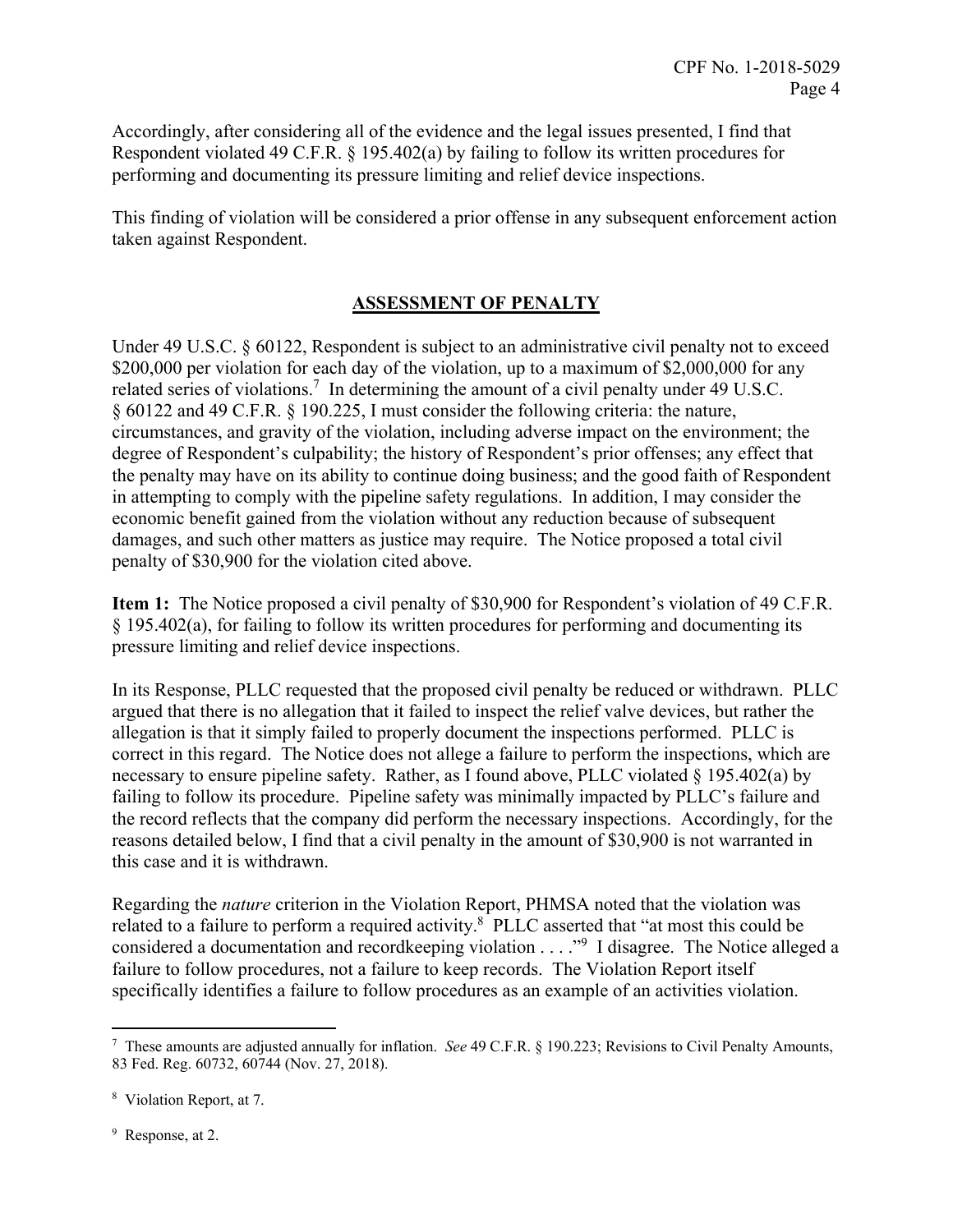Regarding the *circumstances* criterion in the Violation Report, PHMSA noted that it discovered the violation, which started on November 11, 2016, and lasted for longer than 10 days.<sup>10</sup> PLLC does not dispute that PHMSA discovered the violation, nor the duration of the violation. PLLC disputes that a violation occurred at all. Having already found PLLC in violation of § 195.402(a), I find that PHMSA properly considered the fact that it discovered the violation, and that the violation lasted longer than 10 days in duration, in its calculation of the proposed civil penalty.

Regarding the *gravity* criterion, PHMSA noted in the Violation Report that the alleged violation "occurred; however, pipeline safety was minimally affected."11 This is the lowest category selectable for *gravity*. I find this selection accurately reflects the gravity of the violation committed by Respondent.

Regarding the *culpability and good faith* criteria, PHMSA noted in the Violation Report that PLLC failed to comply with a requirement that was "clearly applicable," and that PLLC did not have a credible justification for its non-compliance.<sup>12</sup> There is no dispute that the regulation requiring PLLC to follow its procedures clearly applied, and that PLLC failed to follow its procedure.

Finally,  $\S$  190.225(b)(2) permits me to consider "other matters as justice may require" in determining the amount of a civil penalty under Part 195. Under this assessment factor, I find that the record demonstrates that PLLC did perform the inspections necessary to ensure pipeline safety, and this fact should be credited when considering justification for a civil penalty in this case. Further, PLLC's failure to follow its procedure in this case does not evidence a problem area with the company as the inspections were performed on the devices, was not causally related to an incident, was not egregious or willful, and did not significantly increase the likelihood of a pipeline failure. PLLC's procedures required them to go above and beyond what the minimum pipeline safety standards require, and they should be commended for operating in that manner, not penalized with a civil penalty for failing to properly document the actions performed. Finally, PLLC is advised to ensure that it follows its procedures going forward as the procedures assist in the continued safe operation of the pipeline, and a failure to follow procedures may result in future enforcement, including issuance of a civil penalty.

Based upon the foregoing, I withdraw the proposed penalty for violation of 49 C.F.R.  $§$  195.402(a).

Under 49 C.F.R. § 190.243, Respondent may submit a Petition for Reconsideration of this Final Order to the Associate Administrator, Office of Pipeline Safety, PHMSA, 1200 New Jersey Avenue, SE, East Building, 2<sup>nd</sup> Floor, Washington, DC 20590, with a copy sent to the Office of Chief Counsel, PHMSA, at the same address, no later than 20 days after receipt of service of the Final Order by Respondent. Any petition submitted must contain a brief statement of the issue(s) and meet all other requirements of 49 C.F.R. § 190.243.

 $\overline{a}$ <sup>10</sup> Violation Report, at 8.

 <sup>11</sup>*Id*. at 9.